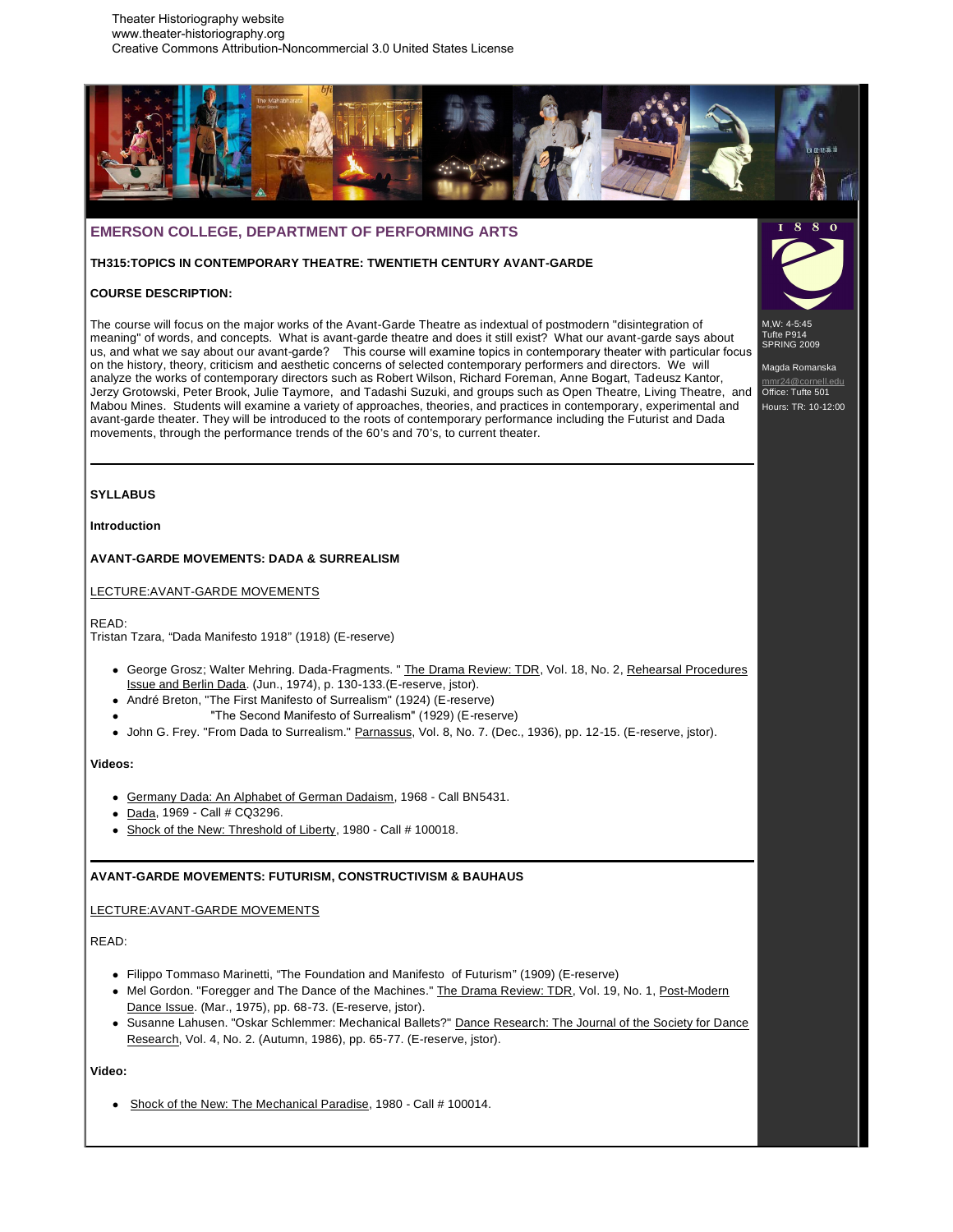# **STANISLAVSKY VS. MEYERHOLD**

# LECTURE: STANISLAVSKY VS. MEYERHOLD

READ:

- Stanislawsky, "Direction and Acting". WAD, Worthen, The Wadsworth Anthology of Drama, 4th edition, 2003, p. 914-918, (E-reserve)
- Nick Worrall, "Meyerhold's production of 'The Magnanimous Cuckold'," The Drama Review: TDR, Vol. 17, No. 1, Russian Issue (Mar., 1973), pp. 14-34. (E-reserve, jstor)

#### **Videos:**

• Stanislavsky: The Maker of the Modern Theatre, 1982 - Call # AW4131

# **ON THE CRACKING ICE: GERTRUDE STEIN, LANGUAGE AND CUBISM**

### LECTURE: GERTRUDE STEIN AND CUBISM

READ:

- Stein, Gertrude,in Selected Writings of Gertrude Stein, 1990.
- "Three Portraits of Painters: Cezanne, Matisse and Picasso," pp. 327-336. (E-reserve)
- "Four Saints in Three Acts." pp. 577-590. (E-reserve)

# **Video:**

Gertrude Stein: When This You See, Remember Me, 1970 - Call #

# **THE BODY, THE SOUL AND THE OBJECT: KANTOR VS. GROTOWSKI**

# LECTURE: TADEUSZ KANTOR

READ:

- Jan Klossowicz. The Drama Review: TDR, Vol. 30, No. 3. (Autumn, 1986), pp. 98-113. (E-reserve, jstor).
- Tadeusz Kantor, "The Theatre of Death," pp. 106-116 (E-reserve); "New Theatrical Space. Where Fiction Appears," pp. 134-141 (E-reserve); "The Infamous Transition from the World of the Dead into the World of Living: Fiction and Reality," pp. 145-150.in A Journey Through Other Spaces: Essays and Manifestos, 1977-1990 (E-reserve)

# **Video:**

• The Theatre of Tadeusz Kantor, 1991 (private collection).

# LECTURE: JERZY GROTOWSKI AND LABORATORY THEATRE

# READ:

- Jerzy Grotowski, in The Grotowski Sourcebook (ed. Richard Schechner)
- "Towards a Poor Theatre," pp. 28-37 (E-reserve);
- "External Order, Internal Intimacy: Interview with Grotowski," pp. 107-113. (Marc Fumaroli) (E-reserve);
- "Grotowski or the Limit," pp. 306-311 (Jan Kott). (E-reserve)

### **Video:**

- Jerzy Grotowski, 1970 Call # 768949.
- Akropolis, 1988 Call # BT8379.

**PETER BROOK, REZA ABDOH, ROBERT WILSON**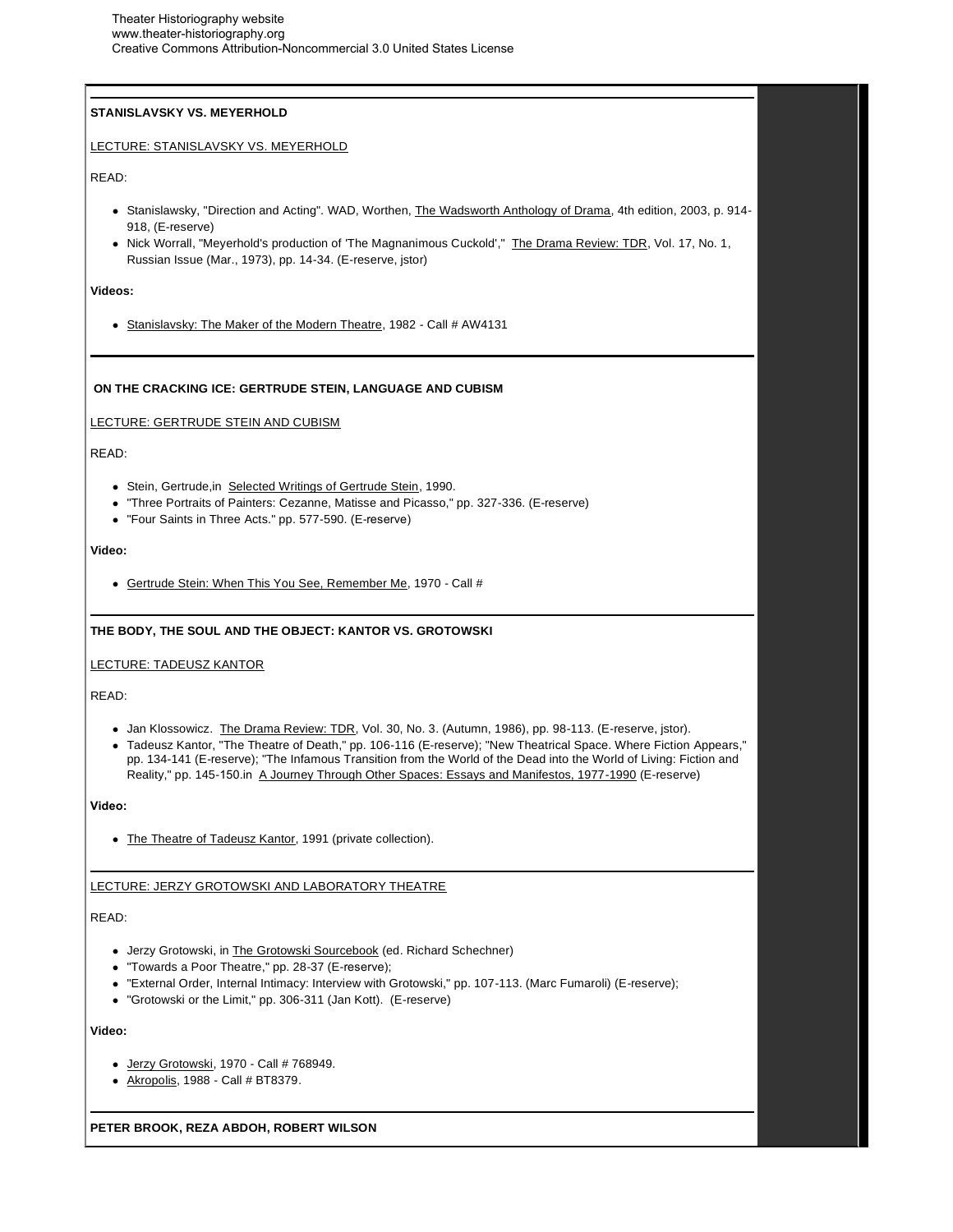# LECTURE: PETER BROOK

## READ:

- . "Talking with Peter Brook" Interview with Richard Schechner. The Drama Review: TDR, Vol. 30, No. 1. (Spring, 1986), pp. 54-71. (E-reserve, jstor).
- Delgado, Maria. "Brook." In Contact With the Gods?: Directors Talk Theatre. pp. 36 54 (E-reserve)

# **Video:**

- Stages, 1980 Call # AG7830
- Marat/Sade, 1989 Call # DK8592

# LECTURE: REZA ABDOH

### READ:

- John Bell. "AIDS and Avantgarde Classicism: Reza Abdoh's "Quotations from a Ruined City'." TDR (1988-) > Vol. 39, No. 4 (Autumn, 1995), pp. 21-47.
- "Theatre Is Not about Theory": An Interview with Reza Abdoh Josette Féral; Reza Abdoh TDR (1988-) Vol. 39, No. 4 (Autumn, 1995), pp. 86-96

#### **Video:**

Quotations from a Ruined City, 1988 - Call# 408

# NOTE: This is Tuesday Class

### LECTURE: ROBERT WILSON

### READ:

- Bill Simmer. "Theatre and Therapy: Robert Wilson." The Drama Review: TDR, Vol. 20, No. 1, Theatre and Therapy. (Mar., 1976), pp. 99-110. (E-reserve, jstor).
- Craig Owens."'Einstein on the Beach': The Primacy of Metaphor." October, Vol. 4. (Autumn, 1977), pp. 21-32 (Ereserve, jstor).

#### **Video:**

• Einstein on the Beach, 1987 - Call # CT9001.

# **FIRST LIBRARY REPORT DUE: FEB 20**

### **EASTERN INFLUENCES**

### LECTURE: BUTOH

# READ:

- Bonnie Sue Stein. "Butoh: 'Twenty Years Ago We Were Crazy, Dirty, and Mad'."
- The Drama Review: TDR, Vol. 30, No. 2. (Summer, 1986), pp. 107-126. (E-reserve, jstor).
- Senda Akihiko; Hijikata Tatsumi; Suzuki Tadashi. "Hijikata Tatsumi: The Words of Butoh," "Fragments of Glass: A Conversation between Hijikata Tatsumi and Suzuki Tadashi. The Drama Review: TDR (1988-), Vol. 44, No. 1. (Spring, 2000), pp. 62-70 (E-reserve, jstor).

# **Video:**

• Butoh: Piercing the Mask, 1991 - Call # 718184.

#### LECTURE: TADASHI SUZUKI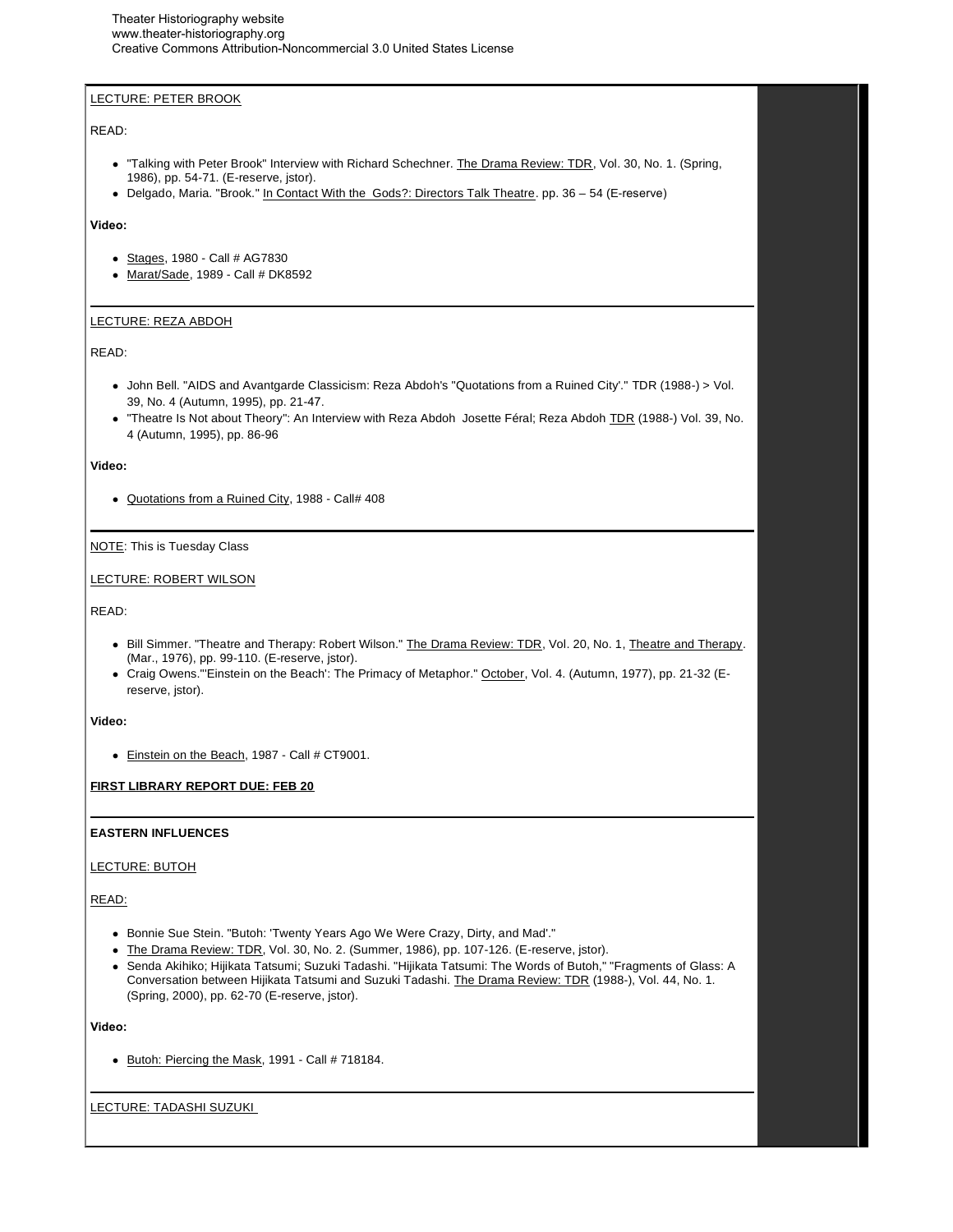# READ:

• Yukihiro Goto. "The Theatrical Fusion of Suzuki Tadashi." Asian Theatre Journal, Vol. 6, No. 2. (Autumn, 1989), pp. 103-123.

# **Video:**

• One Step in a Journey: Tadashi Suzuki, 1993 - Call # 718188.

# MID-TERM EXAM

### SPRING BREAK

### **ENSEMBLES**

### LECTURE: ANNE BOGART AND THE SITI COMPANY

READ:

- Landau, Tina. "Source-Work, the Viewpoints and Composition: What Are They?" Anne Bogart: Viewpoints. Eds. Michael Dixon and Joel A. Smith. Lyme, NH: Smith and Kraus, 1995. pp. 13-30 (E-reserve, t).
- Herrington, Joan. "Directing with the Viewpoints." Theatre Topics 10.2 (2000): 155-168. (E-reserve, t)
- Diamond, David. "Balancing Acts." American Theatre 18.1 (January 2001): 30-38 (E-reserve, t) .

### LECTURE: THE LIVING THEATRE

READ:

- Aronson, Arnold, American Avant- Garde Theater. pp. 42-61
- The Living Theatre. "Paradise Now": Notes. The Drama Review: TDR, Vol. 13, No. 3. (Spring, 1969), pp. 90-107. (Ereserve, jstor).

### **Video:**

• Paradise Now - Call # CN6637

### **SECOND LIBRARY REPORT DUE: March 19**

# LECTURE: THE OPEN THEATRE

READ:

• Aronson, Arnold, American Avant- Garde Theater. pp. 75-102.

### **Video:**

• The Serpent: A Ceremony - Call # CA4165

# LECTURE: THE WOOSTER GROUP

READ:

• Marranca, Bonnie. "The Wooster Group: A Dictionary of Ideas." PAJ: A Journal of Performance and Art 25.2 (May 2003): 1-18 (E-Reserve, t).

# **PUPPERS AND OBJECTS**

# LECTURE: JULIE TAYMOR

READ: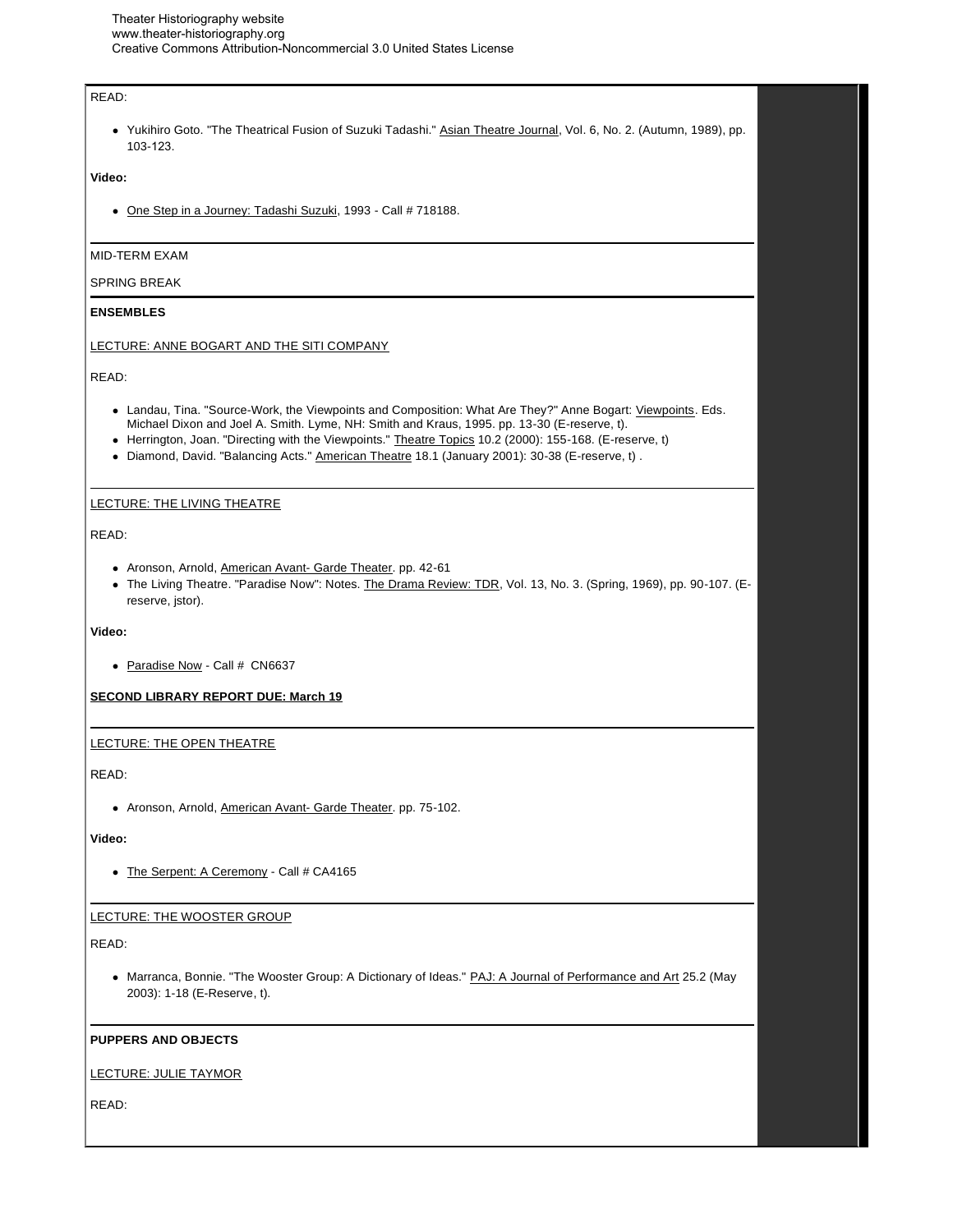- "Julie Taymor: From Jacques Lecoq to "The Lion King": An Interview
- Richard Schechner; Julie Taymor. The Drama Review: TDR (1988-), Vol. 43, No. 3, Puppets, Masks, and Performing Objects. (Autumn, 1999), pp. 36-55. (E-reserve, jstor).

# **Video:**

Julie Taymor: Setting a Scene, 1992 - Call # EJ2579

### **SOLO PERFORMANCES**

#### LECTURE: WHOOPI GOLDBERG

#### READ:

• Goldberg, Whoopi. "Whoopi Goldberg." Extreme Exposure: An Anthology of Solo Performance Texts from the Twentieth Century. Ed. Jo Bonney. St. Paul: Theatre Communications Group, 2000. pp. 209-219 (E-reserve, t).

#### **Video:**

Direct from Broadway: Whoopi Goldberg, 1986 - Call # AV1174.

### LECTURE: SPALDING GRAY

### READ:

- Gray, Spalding. "Introduction and Author's Note." Swimming to Cambodia. New York: Theatre Communications Group, 1985. (E-reserve, t)
- Gray, Spalding. "My Art in Life: Interviewing Spalding Gray." TDR: The Drama Review 46.4 (2002): 154-174. Project Muse. Emerson College Lib., Boston. 17 Jan. 2006. (E-reserve, t).

#### **Video:**

• Swimming to Cambodia, 1987 - Call # CK3514.

#### LECTURE: ANNA DEAVERE SMITH

#### READ:

- Smith, Anna Deavere. "Introduction and Production History. Twilight Los Angeles". 1992 on the Road: A Search for American Character. New York: Anchor Books, 1994. xvii-xxviii. (E-reserve, t)
- Smith, Anna Deavere. "Timeline." Twilight Los Angeles, 1992 on the Road: A Search for American Character. New York: Anchor Books, 1994. 257-265. (E-reserve, t)
- Stepanek, Marcia. "Creative Reality: Anna Deveare-Smith." Women in Communications. 14 July 2002. 17 Jan. 2006. (E-reserve, t).

#### **Video:**

Twighlight: Los Angeles, 2000 - Call # ES2288.

# LECTURE: FEMINIST PERFORMANCE ART

# READ:

- Schneider, Rebecca. "Binary Terror and the Body Made Explicit." Explicit Body in Performance. 1997. pp. 12-32. (Ereserve).
- Fuchs, Elinor. "When Bad Girls Play Good Theaters." The Death of Character: Perspectives on Theater after Modernism. Bloomington: Indiana University Press, 1996. pp. 108-127. (E-reserve).
- O'Dell, Kathy. "The Performance Artist as Masochistic Woman." Arts Magazine. 62.10. June 1988: 96-97 (Ereserve).

**Videos:**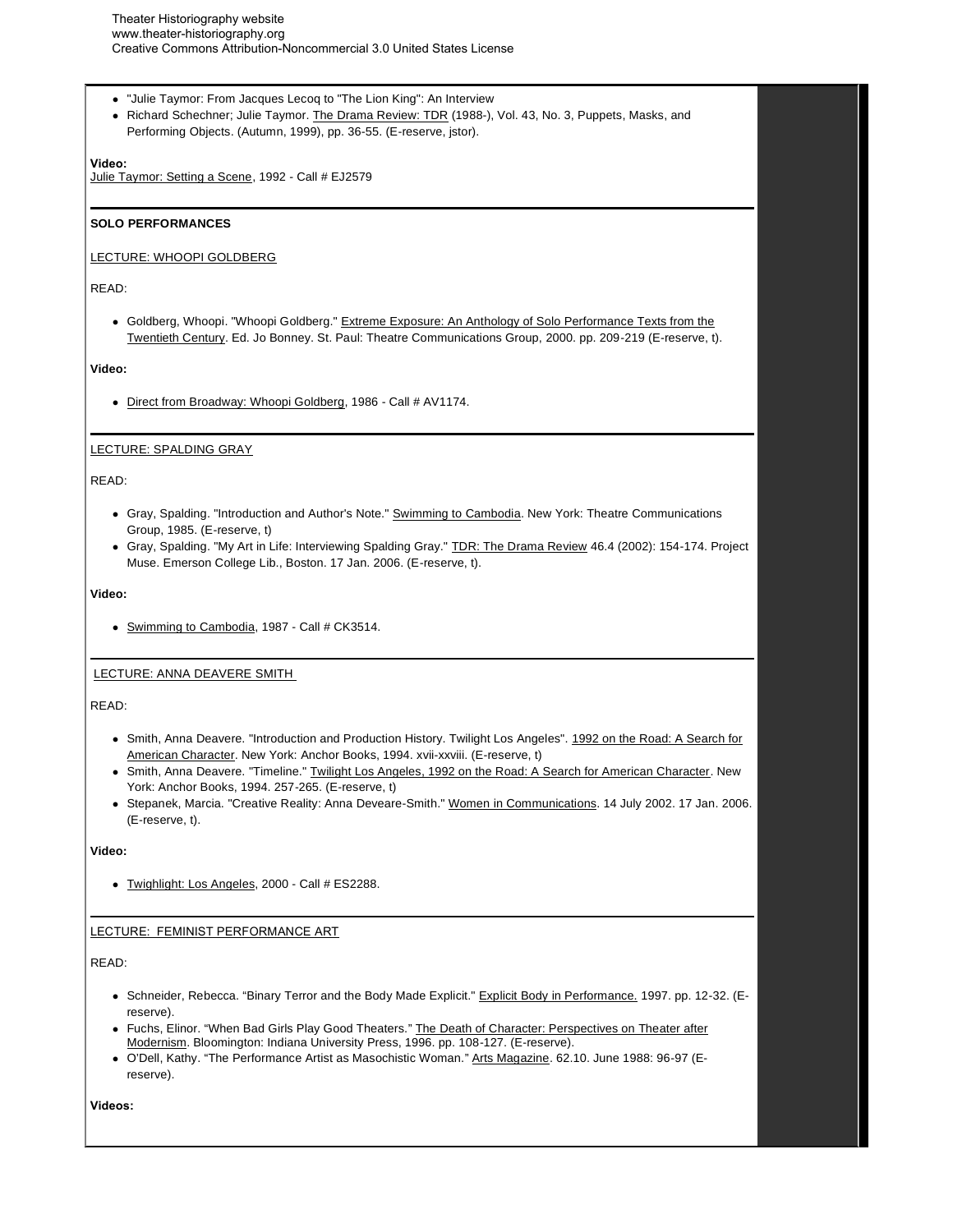- Female Misbehavior, 1992 Call # EM5166.
- Vagina Monologues, 2002 Call #

### **FIELDWORK REPORTS DUE - APRIL 11**

#### FINAL PRESENTATIONS

PERFORMANCE CONCEPTS DUE (ORAL PRESERNTATION)

#### **FINAL EXAM: 4:00-5:45**

#### **FINAL RESEARCH PAPER DUE**

### **LEARNING OBJECTIVES**

- Students will develop an understanding of the historic roots of contemporary theater within the social-political climate in which it was made.
- Students will integrate theory and practice in developing various approaches to the understanding of contemporary theatre.
- Students will practice multiple ways of seeing, thinking about, and responding aesthetically to contemporary theater.

### **LEARNING PROCEDURES**

- Lecture/demonstration of various theatrical traditions.
- Discussion with guest artists.
- Viewing and analysis of performances.
- Reading/discussion/writing.

#### **NOTE:**

The syllabus is available on WebCT To access it: 1). Go to http://webcms.emerson.edu. 2). Enter your Emerson email address and password. 3). Click on TH315.

Your grades, assignments, handouts and articles on E-reserve will also be available at WebCT Please, make sure to access it as soon as possible to familiarize yourself with the system. I will communicate with you via email. Therefore, you must have and check regularly your Emerson email account.

### **BOOK:**

Available at Emerson Bookstore or Amazon.com

Arnold Aronson, American Avant-Garde Theatre. 2000.

Electronic-Reserves on WebCT:

(To accesss them: 1. Go to http://webcms.emerson.edu. 2. Enter your Emerson email address and password. 3. Click on TH315. 4. On the right hand Course Meny, click on Library E-Reserves.)

### **COURSE REQUIREMENTS:**

- Read all assigned text and come to class prepared to discuss them.
- Come to class on time.
- Fully participate in classroom discussion, contributing your own ideas.
- Write two library reports, one fieldwork report, and final paper.
- Prepare production concept presentation.
- Take mid-term exam and final exam.
- Attend mid-term review session.
- Each student is encouraged to make at least two individual appointments with the instructor throughout the semester.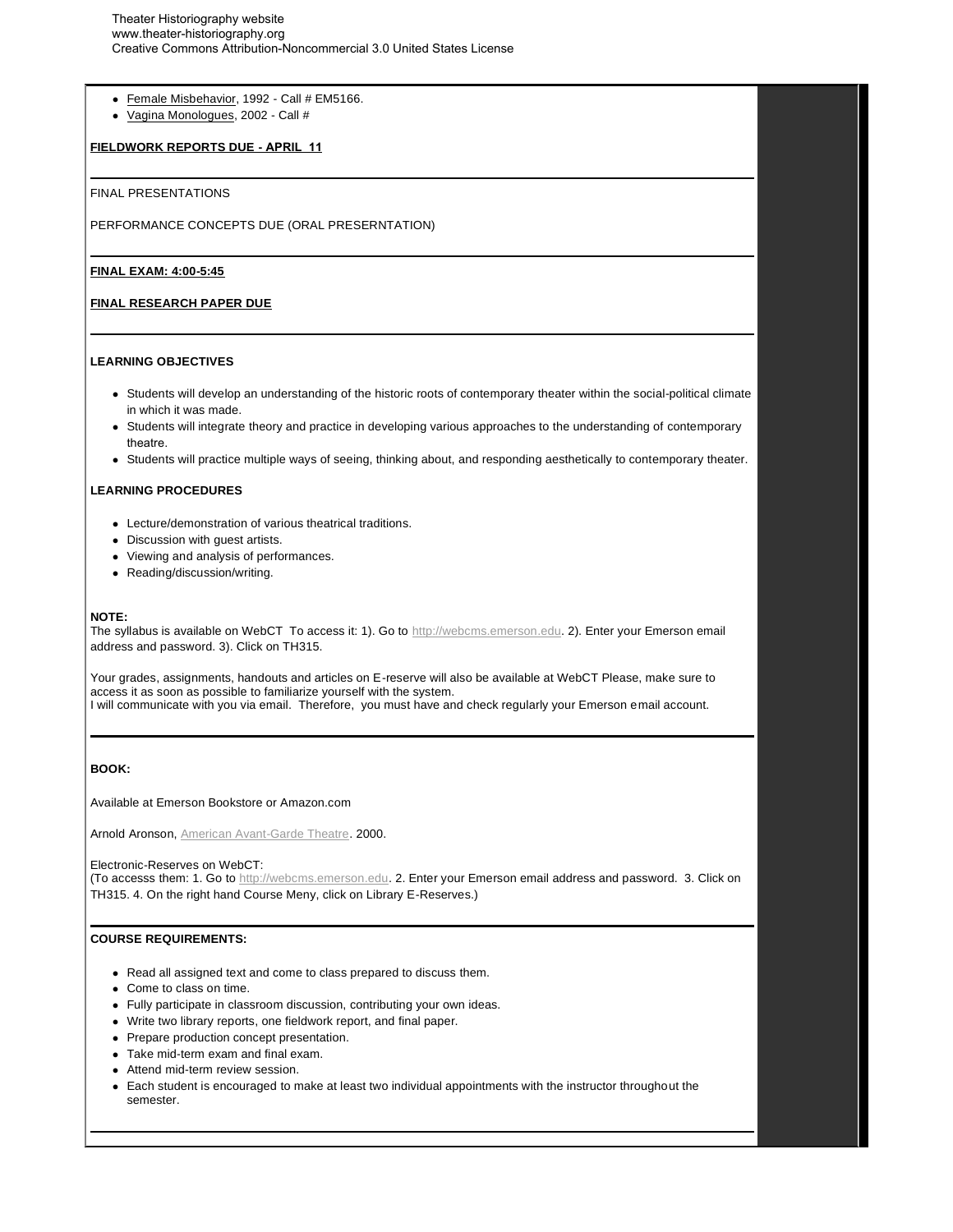## **EXAMS:**

MID-TERM EXAM - MARCH 12 (25 multiple chocie questions) FINAL EXAM - APRIL 30 (25 multiple choice questions)

**NOTE:** According to the department policy, we do not administer early or late exams (unless you're sick). Therefore, please, plan your holiday vacations and family gatherings with the final exam date in mind. Please, do not purchase your plane tickets or make other plans for this date (unless you do not plan taking the exam). No exceptions.

### **PAPERS:**

Assigned papers must be typed and turned in on the due date, at the start of class. Use one-inch margins and 12-point font. Don't forget to staple your paper. While citing your sources, be consistent and always follow the MLA format. For detailed guidelines, you can either refer to the MLA handbook or your can use this website: Citing Sources and Avoiding Plagiarism. Cite ALL your sources and include bibliography.

# LATE PAPERS:

- One day ten points of the grade deducted
- Two days twenty points of the grade deducted

Assignments received 3 days late will not be accepted.

### **NOTE: Final papers received late will not be accepted. No exceptions.**

#### **NOTE: No electronic submissions. Hard copies only. No exceptions.**

#### HELP:

To get help with their papers (proofreading, organizing your ideas, etc), students can make appointments at the Writing Center in person at 216 Tremont Street or by calling 617-824-7874. Because the Center can get busy, students should make appointments in advance. This is not a drop-in Center. For more information, see website:

http://www.emerson.edu/learning\_assistance/writing\_center/index.cfm

### **GRADING**

The College uses a system of letter grades and quality points to evaluate student performance. Grade point averages are computed on a scale where A = 4.0 (93-100), A  $-$  = 3.7 (90-92), B + = 3.3 (87-89), B = 3.0 (83-86), B  $-$  = 2.7 (80-82), C+ = 2.3 (77-79), C = 2.0 (73-76), C - = 1.7 (70-72), D = 1.0 (60-69), F = 0 (failing). Based on this scale, the following class grading policy will be observed:

- Class attendance and participation 200 points
- Library reports 100 points (50 points each)
- Fieldwork 200 points
- Mid-Term Exam 100 points
- Performance Concept 100 points
- Final Exam 100 points
- Final paper 200 points
- \_\_\_\_\_\_\_\_\_\_\_\_\_\_\_\_\_\_\_\_\_\_\_\_\_\_\_\_\_\_
- TOTAL 1000 points

#### Final grades:

- $\bullet$  A = 1000 930 points
- $A 900 929$  points
- $-B + = 870 899$  points
- $\bullet$  B = 830 869 points
- $\bullet$  B = 800 829 points
- $C + 770 799$  points
- $\bullet$  C = 730 769 points
- $\bullet$  C = 700 729 points
- $\bullet$  D = 600 699 points
- $\bullet$  F = 698 or less

An I (Incomplete) is assigned when students engaged in passing work are unable to complete class assignments for medical reasons or other extenuating circumstances. No exceptions.